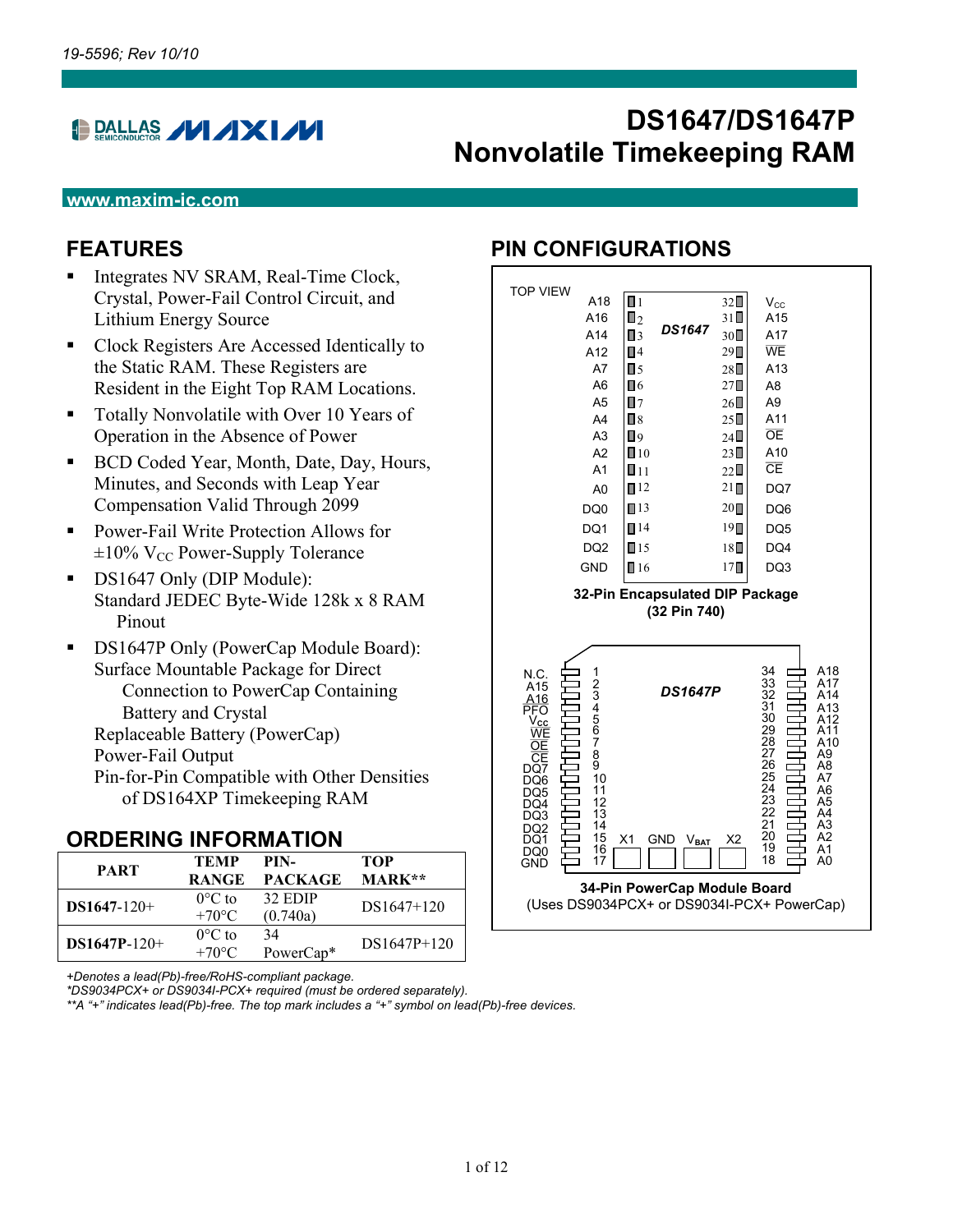### **PIN DESCRIPTION**

| <b>PIN</b>              |                |                         |                                                                                                        |  |  |
|-------------------------|----------------|-------------------------|--------------------------------------------------------------------------------------------------------|--|--|
| <b>PDIP</b>             | PowerCap       | <b>NAME</b>             | <b>FUNCTION</b>                                                                                        |  |  |
|                         | 34             | A18                     |                                                                                                        |  |  |
| $\overline{2}$          | 3              | A16                     |                                                                                                        |  |  |
| $\overline{\mathbf{3}}$ | 32             | A14                     |                                                                                                        |  |  |
| $\overline{4}$          | 30             | A12                     |                                                                                                        |  |  |
| 5                       | 25             | A7                      |                                                                                                        |  |  |
| 6                       | 24             | A <sub>6</sub>          |                                                                                                        |  |  |
| $\overline{7}$          | 23             | A <sub>5</sub>          |                                                                                                        |  |  |
| $\overline{8}$          | 22             | A4                      |                                                                                                        |  |  |
| $\overline{9}$          | 21             | A <sub>3</sub>          |                                                                                                        |  |  |
| $10\,$                  | 20             | A2                      | Address Input                                                                                          |  |  |
| 11                      | 19             | A <sub>1</sub>          |                                                                                                        |  |  |
| 12                      | 18             | A <sub>0</sub>          |                                                                                                        |  |  |
| 23                      | 28             | A10                     |                                                                                                        |  |  |
| 25                      | 29             | A11                     |                                                                                                        |  |  |
| 26                      | 27             | A <sup>9</sup>          |                                                                                                        |  |  |
| 27                      | 26             | A8                      |                                                                                                        |  |  |
| 28                      | 31             | A13                     |                                                                                                        |  |  |
| 30                      | 33             | A17                     |                                                                                                        |  |  |
| 31                      | $\overline{2}$ | A15                     |                                                                                                        |  |  |
| 13                      | 16             | DQ0                     |                                                                                                        |  |  |
| 14                      | 15             | DQ1                     | Data Input/Output                                                                                      |  |  |
| 15                      | 14             | DQ <sub>2</sub>         |                                                                                                        |  |  |
| 17                      | 13             | DQ3                     |                                                                                                        |  |  |
| 18                      | 12             | DQ4                     |                                                                                                        |  |  |
| 19                      | 11             | DQ5                     | Data Input/Output                                                                                      |  |  |
| 20                      | 10             | DQ6                     |                                                                                                        |  |  |
| 21                      | 9              | DQ7                     |                                                                                                        |  |  |
| 16                      | 17             | <b>GND</b>              | Ground                                                                                                 |  |  |
| 22                      | $8\,$          | $\overline{\text{CE}}$  | Active-Low Chip Enable                                                                                 |  |  |
| 24                      | $\mathbf{r}$   | $\overline{OE}$         | <b>Active-Low Output Enable</b>                                                                        |  |  |
| 29                      | 6              | $\overline{\text{WE}}$  | <b>Active-Low Write Enable</b>                                                                         |  |  |
| 32                      | 5              | $V_{CC}$                | Power-Supply Input                                                                                     |  |  |
|                         | $\overline{4}$ | $\overline{\text{PFO}}$ | Active-Low Power-Fail Output, Open Drain. This pin requires a<br>pullup resistor for proper operation. |  |  |
|                         | 1              | N.C.                    | No Connection                                                                                          |  |  |
|                         |                | X1, X2,<br>$V_{BAT}$    | <b>Crystal Connections and Battery Connection</b>                                                      |  |  |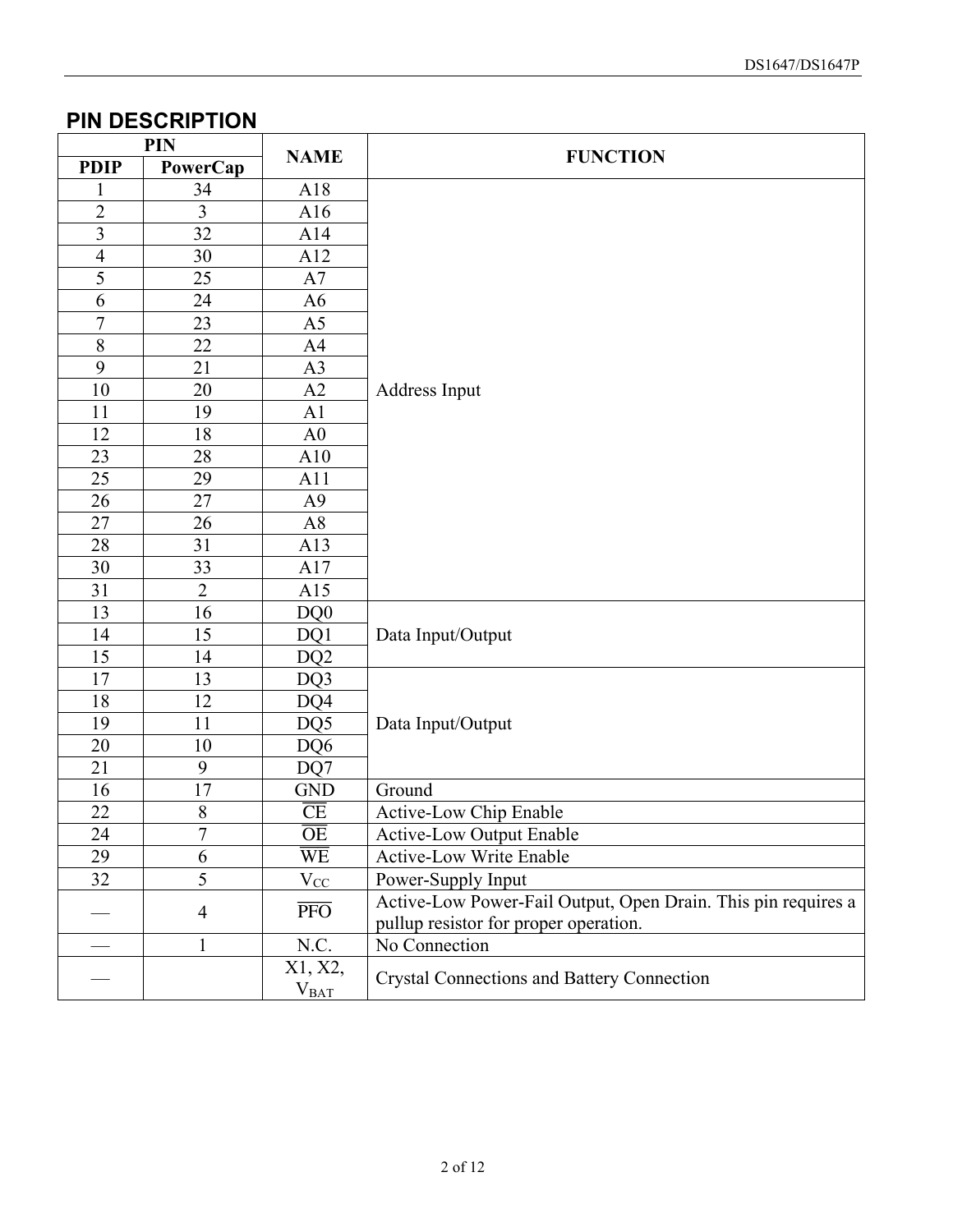#### **DESCRIPTION**

The DS1647 is a 512k x 8 nonvolatile static RAM with a full-function real-time clock, which are both accessible in a byte-wide format. The nonvolatile timekeeping RAM is functionally equivalent to any JEDEC standard 512k x 8 SRAM. The device can also be easily substituted for ROM, EPROM and EEPROM, providing read/write nonvolatility and the addition of the real-time clock function. The realtime clock information resides in the eight uppermost RAM locations. The RTC registers contain year, month, date, day, hours, minutes, and seconds data in 24-hour BCD format. Corrections for the day of the month and leap year are made automatically. The RTC clock registers are double-buffered to avoid access of incorrect data that can occur during clock update cycles. The double-buffered system also prevents time loss as the timekeeping countdown continues unabated by access to time register data. The DS1647 also contains its own power-fail circuitry, which deselects the device when the  $V_{CC}$  supply is in an out-oftolerance condition. This feature prevents loss of data from unpredictable system operation brought on by low  $V_{CC}$  as errant access and update cycles are avoided.

## **PACKAGES**

The DS1647 is available in two packages: 32-pin DIP and 34-pin PowerCap module. The 32-pin DIP style module integrates the crystal, lithium energy source, and silicon all in one package. The 34-pin PowerCap Module Board is designed with contacts for connection to a separate PowerCap (DS9034PCX) that contains the crystal and battery. This design allows the PowerCap to be mounted on top of the DS1647P after the completion of the surface mount process. Mounting the PowerCap after the surface mount process prevents damage to the crystal and battery due to the high temperatures required for solder reflow. The PowerCap is keyed to prevent reverse insertion. The PowerCap Module Board and PowerCap are ordered separately and shipped in separate containers. The part number for the PowerCap is DS9034PCX.

#### **CLOCK OPERATIONS—READING THE CLOCK**

While the double-buffered register structure reduces the chance of reading incorrect data, internal updates to the DS1647 clock registers should be halted before clock data is read to prevent reading of data in transition. However, halting the internal clock register updating process does not affect clock accuracy. Updating is halted when a 1 is written into the read bit, the 7th most significant bit in the control register. As long as 1 remains in that position, updating is halted. After a halt is issued, the registers reflect the count, that is day, date, and time that was present at the moment the halt command was issued. However, the internal clock registers of the double-buffered system continue to update so that clock accuracy is not affected by the access of data. All of the DS1647 registers are updated simultaneously after the clock status is reset. Updating is within a second after the read bit is written to 0.

The read bit must be a zero for a minimum of 500µs to ensure that the external registers are updated.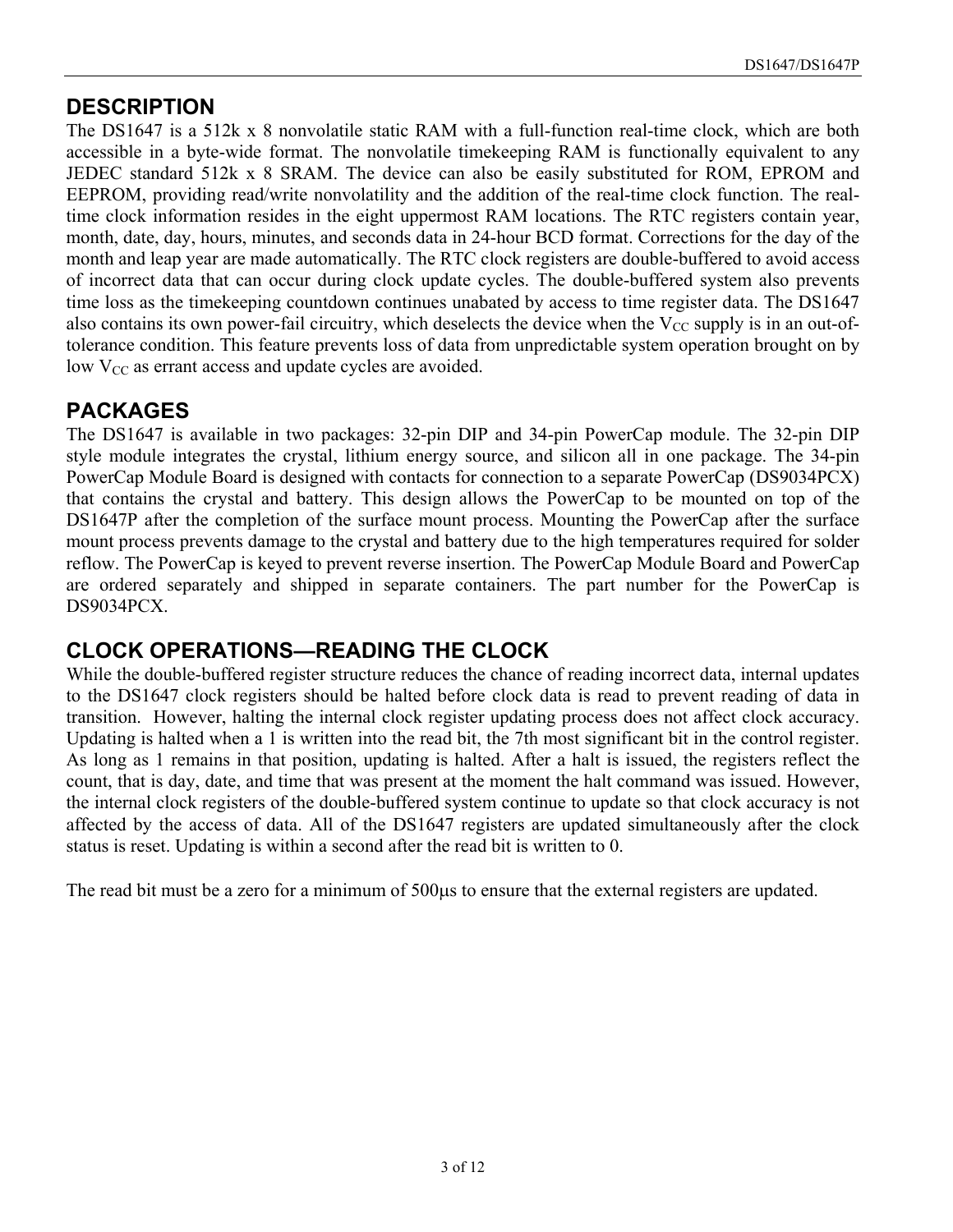#### **Figure 1. Block Diagram**



#### **Table 1. Truth Table**

| $\rm V_{CC}$           | $\overline{\text{CE}}$ | $\overline{\text{OE}}$ | $\overline{\text{WE}}$ | <b>MODE</b> | <b>DO</b> | <b>POWER</b>        |
|------------------------|------------------------|------------------------|------------------------|-------------|-----------|---------------------|
|                        | $\rm V_{IH}$           | Х                      | X                      | Deselect    | $High-Z$  | Standby             |
|                        |                        | $\rm\overline{X}$      | $\rm X$                | Deselect    | $High-Z$  | Standby             |
| $5V \pm 10\%$          | $\rm V_{II}$           | X                      | $\rm V_{II}$           | Write       | Data In   | Active              |
|                        | $\rm V_{II}$           | $V_{IL}$               | $\rm V_{IH}$           | Read        | Data Out  | Active              |
|                        | $V_{IL}$               | $\rm V_{IH}$           | $\rm V_{IH}$           | Read        | $High-Z$  | Active              |
| <4.5V>V <sub>BAT</sub> |                        | $\rm X$                | X                      | Deselect    | $High-Z$  | <b>CMOS</b> Standby |
| $<$ $V_{BAT}$          |                        | $\rm\overline{X}$      | X                      | Deselect    | High-Z    | Data-Retention Mode |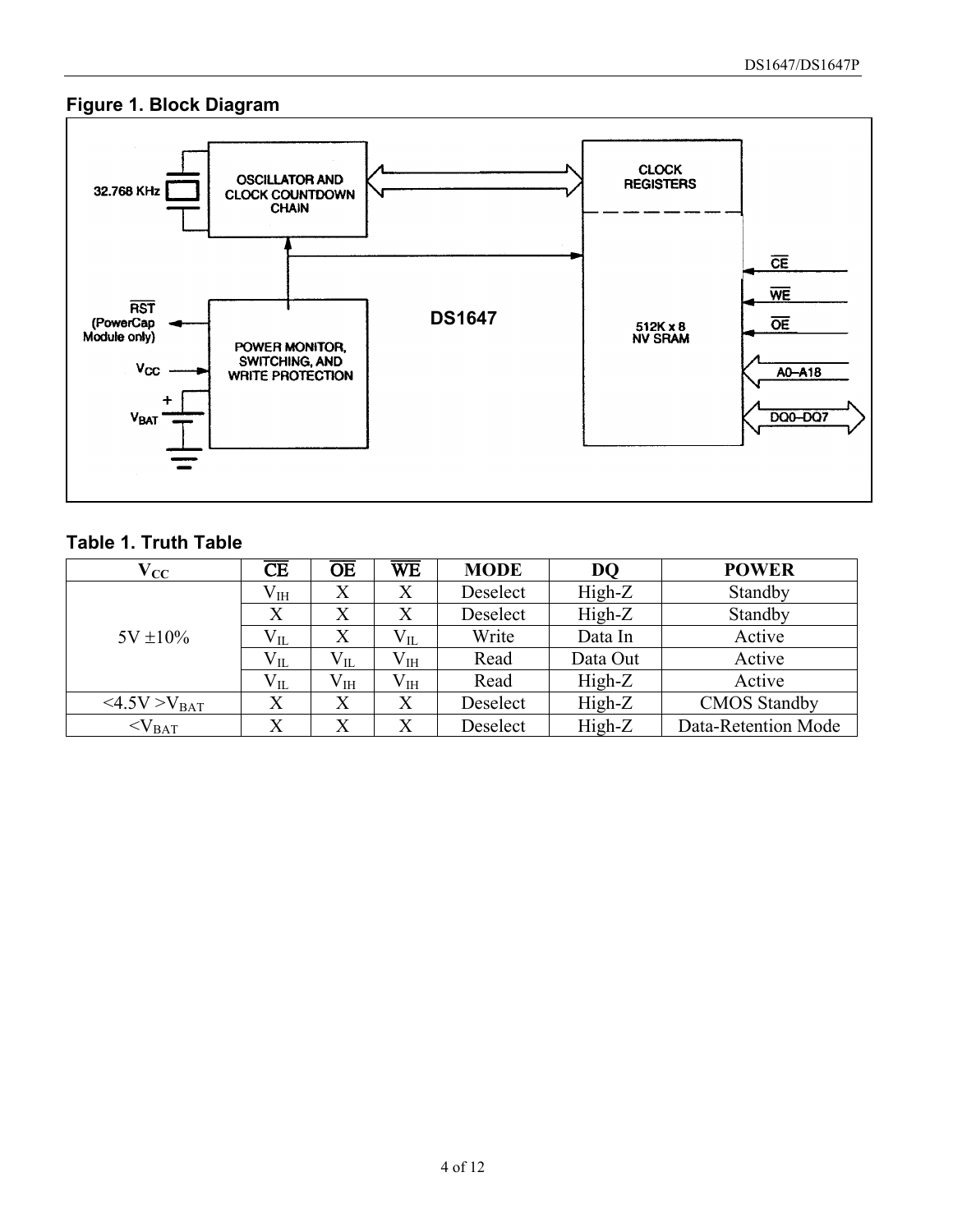#### **SETTING THE CLOCK**

The MSB Bit, B7, of the control register is the write bit. Setting the write bit to a 1, like the read bit halts updates to the DS1647 registers. The user can then load them with the correct day, date and time data in 24-hour BCD format. Resetting the write bit to a 0 then transfers those values to the actual clock counters and allows normal operation to resume.

#### **STOPPING AND STARTING THE CLOCK OSCILLATOR**

The clock oscillator may be stopped at any time. To increase the shelf life, the oscillator can be turned off to minimize current drain from the battery. The  $\overline{OSC}$  bit is the MSB for the second's registers. Setting it to a 1 stops the oscillator.

#### **FREQUENCY TEST BIT**

Bit 6 of the day byte is the frequency test bit. When the frequency test bit is set to logic 1 and the oscillator is running, the LSB of the second's register will toggle at 512Hz. When the seconds register is being read, the DQ0 line will toggle at the 512Hz frequency as long as conditions for access remain valid (i.e.,  $\overline{\text{CE}}$  low,  $\overline{\text{OE}}$  low, and address for seconds register remain valid and stable).

## **CLOCK ACCURACY (DIP MODULE)**

The DS1647 is guaranteed to keep time accuracy to within  $\pm 1$  minute per month at  $\pm 25^{\circ}$ C. The RTC is calibrated at the factory by Dallas Semiconductor using nonvolatile tuning elements, and does not require additional calibration. For this reason, methods of field clock calibration are not available and not necessary. Clock accuracy is also affected by the electrical environment and caution should be taken to place the RTC in the lowest-level EMI section of the PC board layout. For additional information, refer to *Application Note 58*.

## **CLOCK ACCURACY (POWERCAP MODULE)**

The DS1647 and DS9034PCX are each individually tested for accuracy. Once mounted together, the module will typically keep time accuracy to within  $\pm 1.53$  minutes per month (35ppm) at  $\pm 25^{\circ}$ C. Clock accuracy is also affected by the electrical environment and caution should be taken to place the RTC in the lowest-level EMI section of the PC board layout. For additional information, refer to *Application Note 58*.

| <b>ADDRESS</b> | <b>DATA</b>               |       |                |       |                |                |       |       |                 |           |
|----------------|---------------------------|-------|----------------|-------|----------------|----------------|-------|-------|-----------------|-----------|
|                | $B_7$                     | $B_6$ | B <sub>5</sub> | $B_4$ | B <sub>3</sub> | B <sub>2</sub> | $B_1$ | $B_0$ | <b>FUNCTION</b> |           |
| 7FFFF          |                           |       |                |       |                |                |       |       | Year            | $00 - 99$ |
| 7FFFE          | Χ                         | X     | Χ              |       |                |                |       |       | Month           | $01 - 12$ |
| 7FFFD          | Χ                         | Χ     |                |       |                |                |       |       | Date            | $01 - 31$ |
| 7FFFC          | Χ                         | FT    | X              | Х     | X              |                |       |       | Day             | $01 - 07$ |
| 7FFFB          | X                         | X     |                |       |                |                |       |       | Hour            | $00 - 23$ |
| 7FFFA          | X                         |       |                |       |                |                |       |       | Minutes         | $00 - 59$ |
| 7FFF9          | $\overline{\mathrm{OSC}}$ |       |                |       |                |                |       |       | Seconds         | $00 - 59$ |
| 7FFF8          | W                         | R     | X              | X     | X              | X              |       | Х     | Control         | A         |

#### **Table 2. Register Map—BANK1**

 $\overline{OSC}$  = STOP BIT R = READ BIT FT = FREQUENCY TEST  $W = W$ RITE BIT  $X = UNUSED$ 

*Note: All indicated "X" bits are unused, but must be set to "0" when written to ensure proper clock operation.*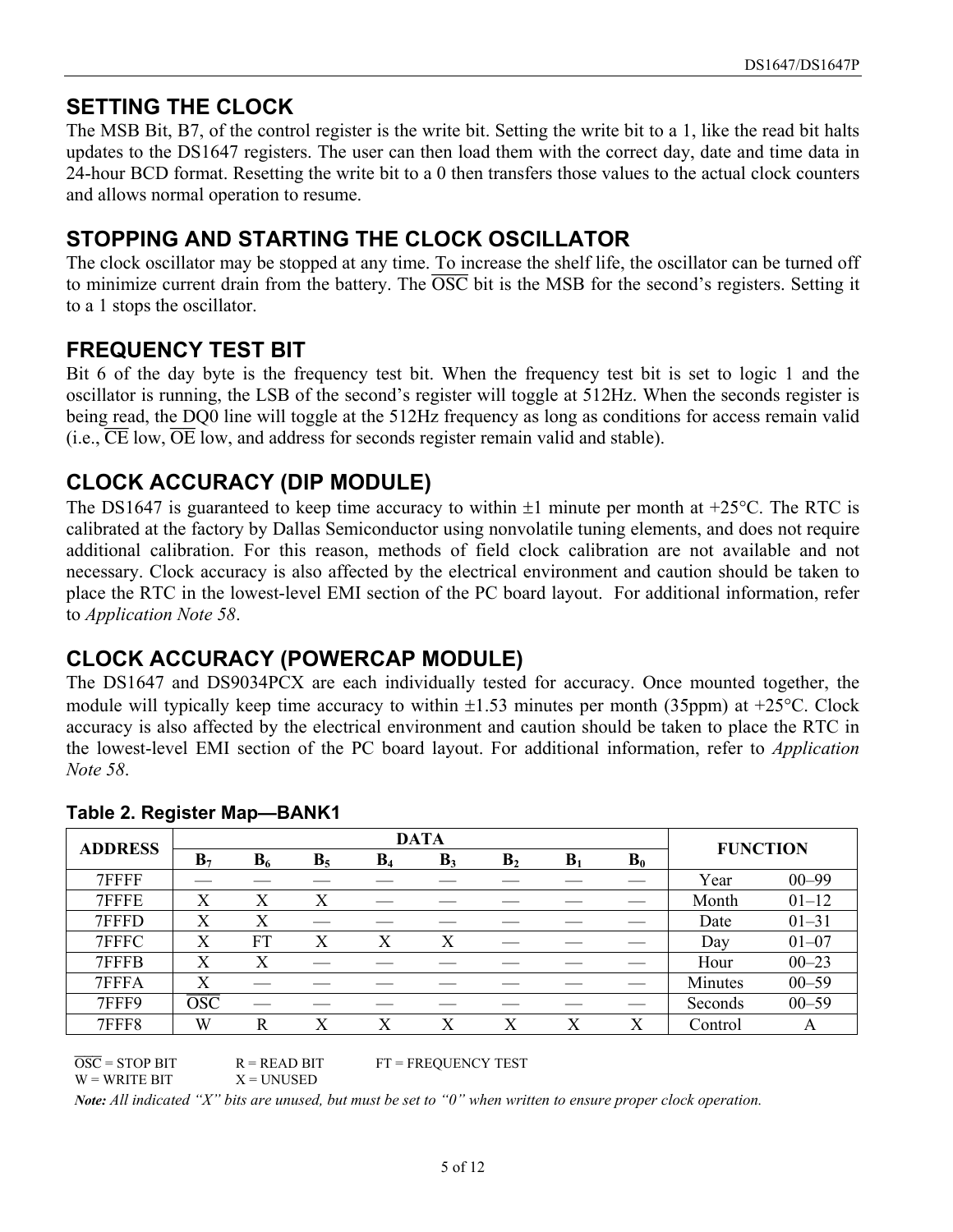## **RETRIEVING DATA FROM RAM OR CLOCK**

The DS1647 is in the read mode whenever  $\overline{WE}$  (write enable) is high;  $\overline{CE}$  (chip enable) is low. The device architecture allows ripple-through access to any of the address locations in the NV SRAM. Valid data will be available at the DQ pins within  $t_{AA}$  after the last address input is stable, providing that the CE and  $\overline{OE}$  access times and states are satisfied. If  $\overline{CE}$  or  $\overline{OE}$  access times are not met, valid data will be available at the latter of chip-enable access ( $t_{CEA}$ ) or at output enable access time ( $t_{OEA}$ ). The state of the data input/output pins (DQ) is controlled by  $\overline{CE}$  and  $\overline{OE}$ . If the outputs are activated before t<sub>AA</sub>, the data lines are driven to an intermediate state until t<sub>AA</sub>. If the address inputs are changed while  $\overline{CE}$  and  $\overline{OE}$ remain valid, output data will remain valid for output data hold time  $(t<sub>OH</sub>)$  but will then go indeterminate until the next address access.

## **WRITING DATA TO RAM OR CLOCK**

The DS1647 is in the write mode whenever  $\overline{WE}$  and  $\overline{CE}$  are in their active state. The start of a write is referenced to the latter occurring high to low transition of  $\overline{WE}$  and  $\overline{CE}$ . The addresses must be held valid throughout the cycle.  $\overline{CE}$  or  $\overline{WE}$  must return inactive for a minimum of t<sub>WR</sub> prior to the initiation of another read or write cycle. Data in must be valid t<sub>DS</sub> prior to the end of write and remain valid for t<sub>DH</sub> afterward. In a typical application, the  $\overline{OE}$  signal will be high during a write cycle. However,  $\overline{OE}$  can be active provided that care is taken with the data bus to avoid bus contention. If  $\overline{OE}$  is low prior to  $\overline{WE}$ transitioning low the data bus can become active with read data defined by the address inputs. A low transition on  $\overline{WE}$  will then disable the outputs t<sub>WEZ</sub> after  $\overline{WE}$  goes active.

## **DATA-RETENTION MODE**

When  $V_{CC}$  is within nominal limits ( $V_{CC} > 4.5V$ ) the DS1647 can be accessed as described above with read or write cycles. However, when  $V_{CC}$  is below the power-fail point  $V_{PF}$  (point at which write protection occurs) the internal clock registers and RAM are blocked from all access. This is accomplished internally by inhibiting access via the CE signal. At this time the power-fail output signal (PFO) will be driven active low and will remain active until  $V_{CC}$  returns to nominal levels. When  $V_{CC}$  falls below the level of the internal battery supply, power input is switched from the  $V_{CC}$  pin to the internal battery and clock activity, RAM, and clock data are maintained from the battery until  $V_{CC}$  is returned to nominal level.

## **BATTERY LONGEVITY**

The DS1647 has a lithium power source that is designed to provide energy for clock activity and clock and RAM data retention when the  $V_{CC}$  supply is not present. The capability of this internal power supply is sufficient to power the DS1647 continuously for the life of the equipment in which it is installed. For specification purposes, the life expectancy is 10 years at +25°C with the internal clock oscillator running in the absence of  $V_{CC}$  power. Each DS1647 is shipped from Dallas Semiconductor with its lithium energy source disconnected, guaranteeing full energy capacity. When  $V_{CC}$  is first applied at a level greater than  $V_{PF}$ , the lithium energy source is enabled for battery backup operation. Actual life expectancy of the DS1647 will be longer than 10 years since no lithium battery energy is consumed when  $V_{CC}$  is present.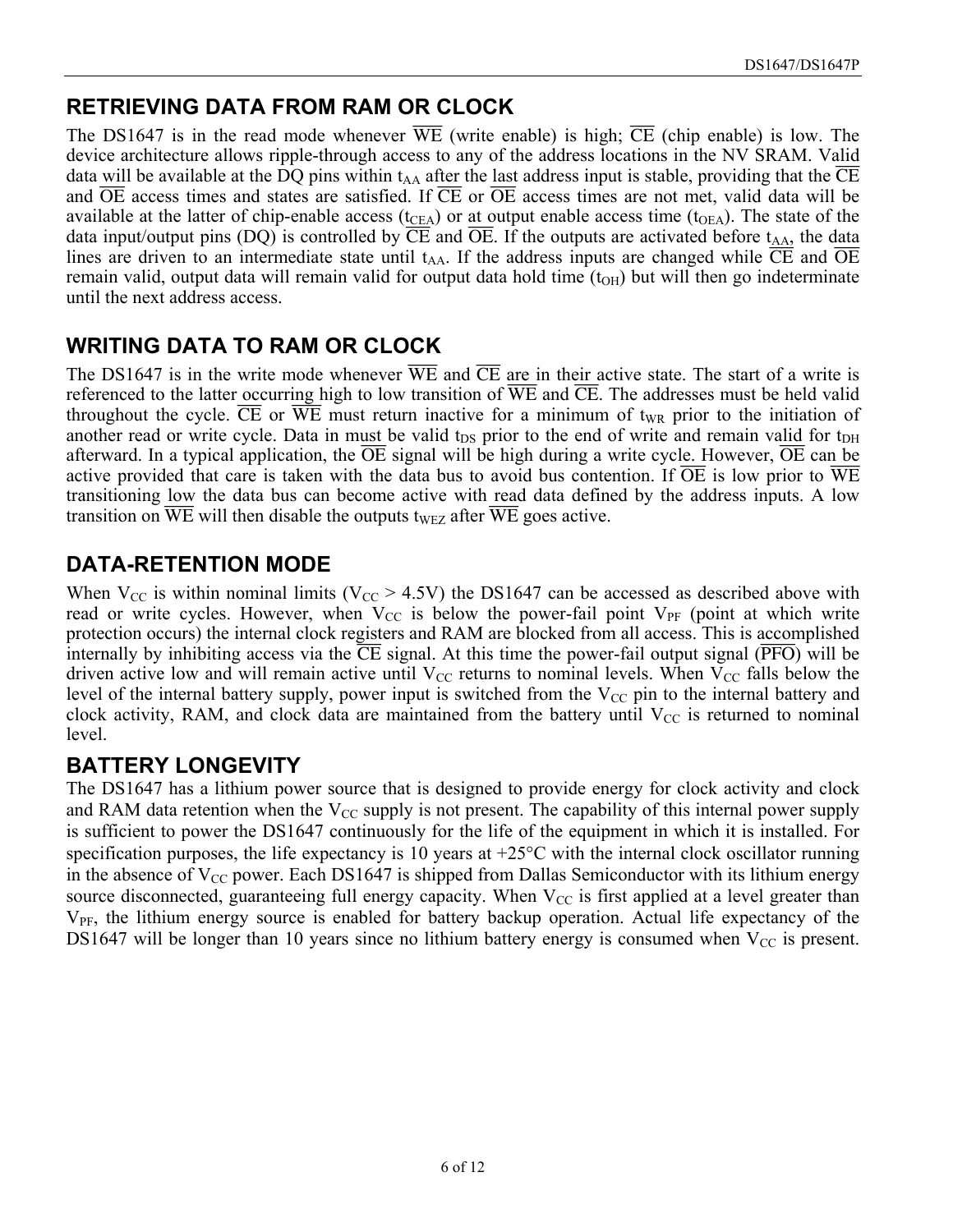## **ABSOLUTE MAXIMUM RATINGS**

| <b>Storage Temperature Range</b>          |  |
|-------------------------------------------|--|
|                                           |  |
|                                           |  |
|                                           |  |
| Note: EDIP is wave or hand soldered only. |  |
|                                           |  |

*This is a stress rating only and functional operation of the device at these or any other conditions above those indicated in the operation sections of this specification is not implied. Exposure to absolute maximum rating conditions for extended periods of time may affect device reliability.*

#### **RECOMMENDED DC OPERATING CONDITIONS**  $(T, = 0^{\circ}$ C to  $+70^{\circ}$ C)

| (IA – U U IO + / U U)       |               |            |     |                |       |              |
|-----------------------------|---------------|------------|-----|----------------|-------|--------------|
| <b>PARAMETER</b>            | <b>SYMBOL</b> | <b>MIN</b> | TYP | <b>MAX</b>     | UNITS | <b>NOTES</b> |
| <b>Supply Voltage</b>       | $\rm V_{CC}$  | 45         |     |                |       |              |
| Logic 1 Voltage, All Inputs | $\rm V_{IH}$  | 2.2        |     | $V_{CC}$ + 0.3 |       |              |
| Logic 0 Voltage, All Inputs | $V_{IL}$      | $-0.3$     |     | $+0.8$         |       |              |

## **DC ELECTRICAL CHARACTERISTICS**

(V<sub>CC</sub> = 5.0V ±10%, T<sub>A</sub> = 0°C to +70°C.)

| <b>PARAMETER</b>                                                                 | <b>SYMBOL</b> | <b>MIN</b> | <b>TYP</b>     | <b>MAX</b> | <b>UNITS</b>            | <b>NOTES</b> |
|----------------------------------------------------------------------------------|---------------|------------|----------------|------------|-------------------------|--------------|
| Average $V_{CC}$ Power Supply Current                                            | $I_{CC1}$     |            |                | 85         | mA                      | 2, 3         |
| TTL Standby Current ( $\overline{\text{CE}}$ = $V_{\text{IH}}$ )                 | $I_{CC2}$     |            | 3              | 6          | mA                      | 2, 3         |
| <b>CMOS Standby Current</b><br>$(\overline{\text{CE}}$ = V <sub>CC</sub> - 0.2V) | $I_{CC3}$     |            | $\overline{2}$ | 4.0        | mA                      | 2, 3         |
| Input Leakage Current (Any Input)                                                | $I_{IL}$      | $-1$       |                | $+1$       | $\mu A$                 |              |
| <b>Output Leakage Current</b>                                                    | $I_{OL}$      | -1         |                | $+1$       | $\mu A$                 |              |
| Output Logic 1 Voltage<br>$(I_{OUT} = -1.0mA) (DQ0-DQ7)$                         | $V_{OH}$      | 2.4        |                |            | $\overline{\mathsf{V}}$ |              |
| Output Logic 0 Voltage<br>$(IOUT = +2.1mA) (DQ0-DQ7, \overline{PFO})$            | $V_{OL}$      |            |                | 0.4        | V                       |              |
| Write-Protection Voltage                                                         | $V_{PF}$      | 4.0        |                | 4.5        | V                       |              |

## **CAPACITANCE**

 $(T_A = +25^{\circ}C)$ 

| <b>PARAMETER</b>                    | <b>SYMBOL</b> | <b>MIN</b> | TYP | <b>MAX</b> | <b>UNITS</b> | <b>NOTES</b> |
|-------------------------------------|---------------|------------|-----|------------|--------------|--------------|
| Capacitance on All Pins (Except DQ) |               |            |     |            | pF           |              |
| Capacitance on DQ Pins              | ∪DO           |            |     |            | pF           |              |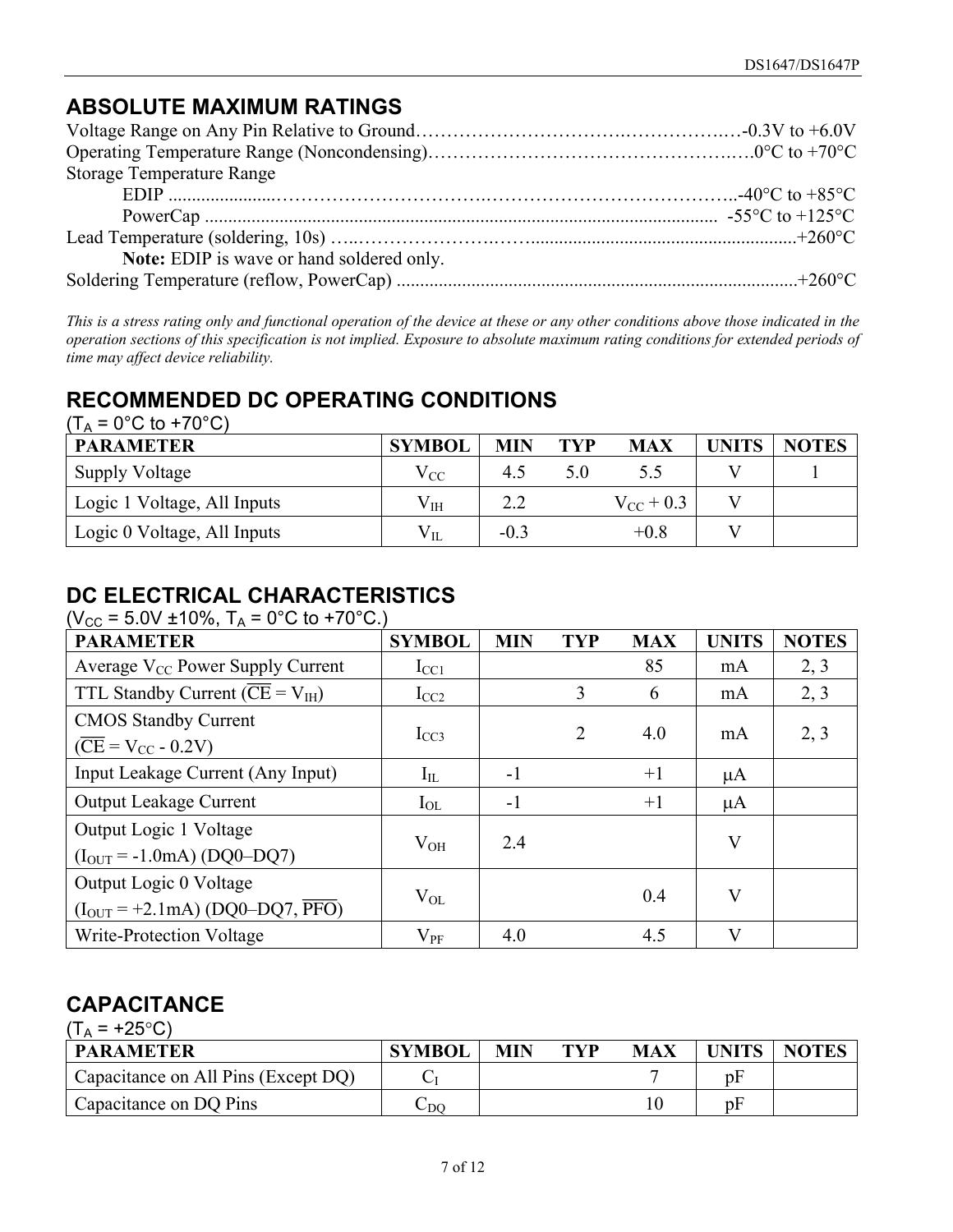## **AC ELECTRICAL CHARACTERISTICS**

 $(V_{CC} = 5.0V \pm 10\%, T_A = 0\degree C$  to +70°C.)

| <b>PARAMETER</b>                                               | <b>SYMBOL</b>    | <b>MIN</b>       | <b>TYP</b> | <b>MAX</b> | <b>UNITS</b> | <b>NOTES</b> |
|----------------------------------------------------------------|------------------|------------------|------------|------------|--------------|--------------|
| Read Cycle Time                                                | $t_{RC}$         | 120              |            |            | ns           |              |
| <b>Address Access Time</b>                                     | $t_{AA}$         |                  |            | 120        | ns           |              |
| <b>CE</b> Access Time                                          | $t_{\rm CEA}$    |                  |            | 120        | ns           |              |
| CE Data Off Time                                               | t <sub>CEZ</sub> |                  |            | 40         | ns           |              |
| <b>OE</b> Access Time                                          | $t_{OEA}$        |                  |            | 100        | ns           |              |
| OE Data Off Time                                               | $t_{\rm OEZ}$    |                  |            | 40         | ns           |              |
| $\overline{OE}$ to DQ Low-Z                                    | $t_{\rm OEL}$    | 5                |            |            | ns           |              |
| $\overline{\text{CE}}$ to DQ Low-Z                             | $t_{\text{CEL}}$ | 5                |            |            | ns           |              |
| <b>Output Hold from Address</b>                                | $t_{OH}$         | 5                |            |            | ns           |              |
| Write Cycle Time                                               | $t_{\text{WC}}$  | 120              |            |            | ns           |              |
| <b>Address Setup Time</b>                                      | $t_{AS}$         | $\overline{0}$   |            |            | ns           |              |
| <b>CE</b> Pulse Width                                          | $t_{CEW}$        | 100              |            |            | ns           |              |
| Address Hold from End of Write                                 | $t_{\rm AH1}$    | 5                |            |            |              | 5            |
|                                                                | $t_{\rm AH2}$    | 30               |            |            | ns           | 6            |
| Write Pulse Width                                              | t <sub>WEW</sub> | 75               |            |            | ns           |              |
| WE Data Off Time                                               | t <sub>WEZ</sub> |                  |            | 40         | ns           |              |
| $\overline{\text{WE}}$ or $\overline{\text{CE}}$ Inactive Time | $t_{WR}$         | 10               |            |            | ns           |              |
| Data Setup Time                                                | $t_{DS}$         | 85               |            |            | ns           |              |
|                                                                | $t_{DH1}$        | $\boldsymbol{0}$ |            |            |              | 5            |
| Data Hold Time High                                            | t <sub>DH2</sub> | 25               |            |            | ns           | 6            |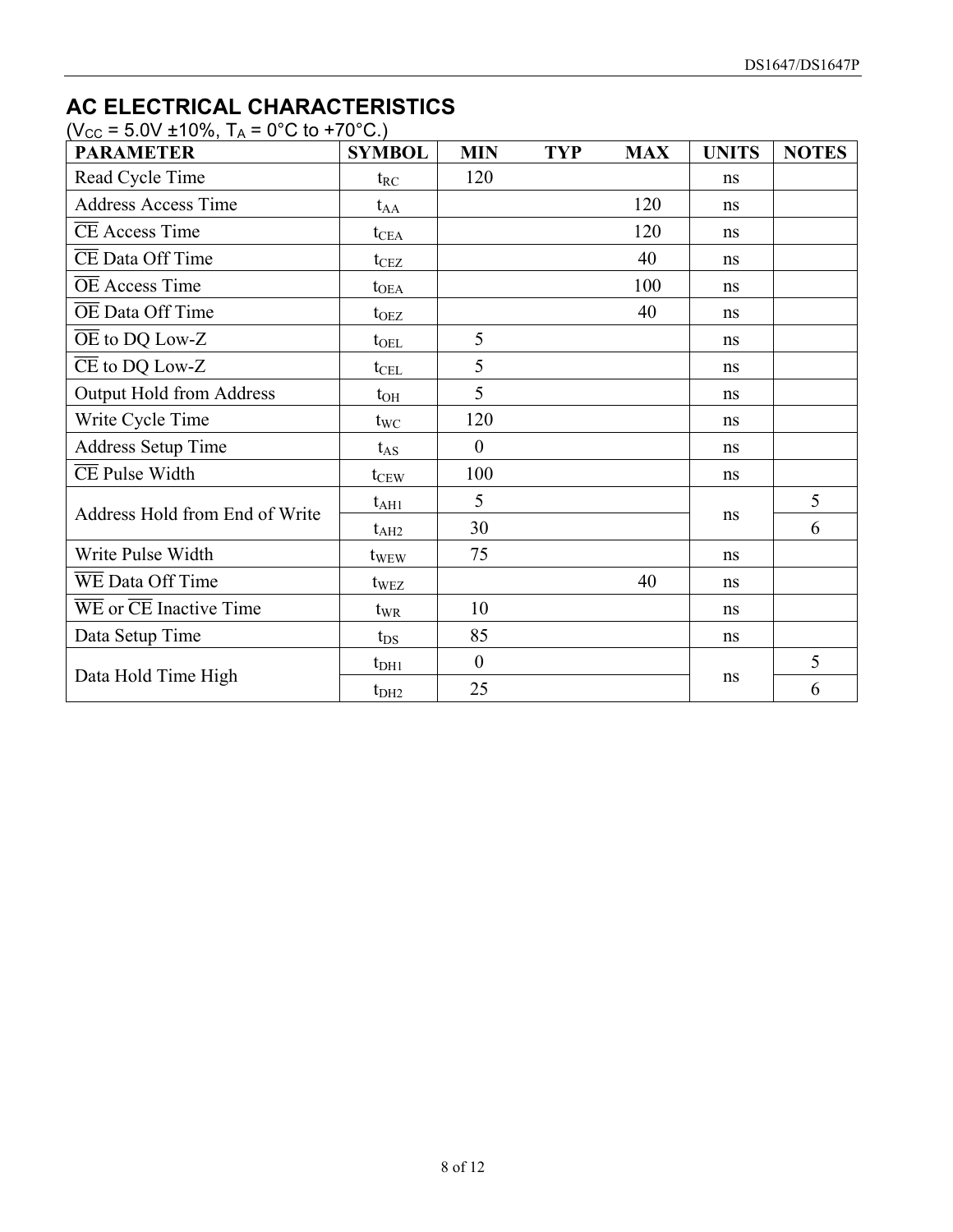#### **READ CYCLE TIMING**



#### **WRITE CYCLE TIMING**

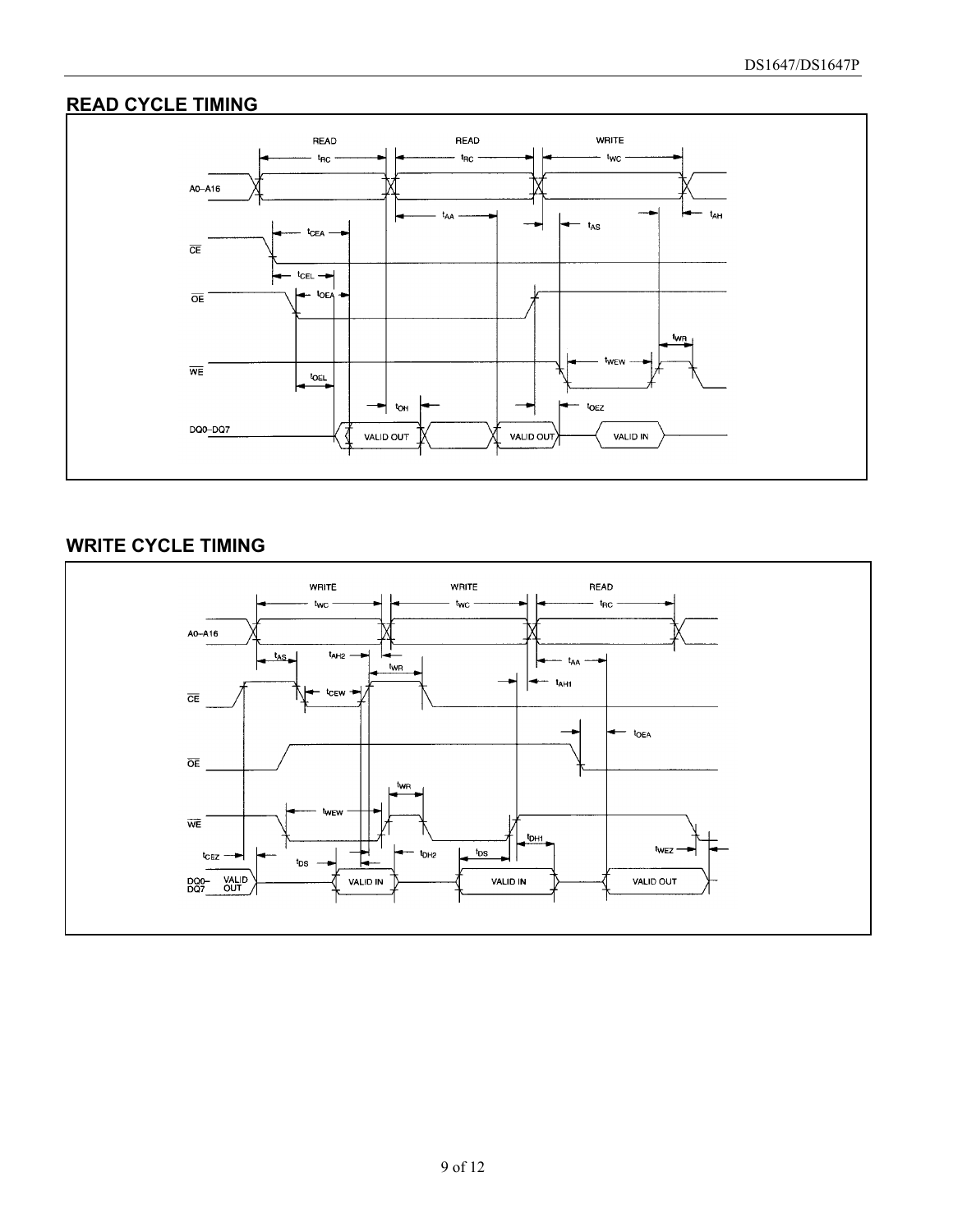#### AC ELECTRICAL CHARACTERISTICS—POWER-UP/POWER-DOWN TIMING  $S = 5.0V + 10\%$  T<sub>c</sub> = 0°C to +70°C.)

| (VCC = 3.0V ± 1070, TA = 0 C 10 + 7 0 C.)                       |                 |                  |            |            |         |              |
|-----------------------------------------------------------------|-----------------|------------------|------------|------------|---------|--------------|
| <b>PARAMETER</b>                                                | <b>SYMBOL</b>   | <b>MIN</b>       | <b>TYP</b> | <b>MAX</b> | UNITS   | <b>NOTES</b> |
| CE or WE at $V_{IH}$ before Power-Down                          | $t_{\rm PD}$    | 0                |            |            | $\mu$ s |              |
| $V_{PF (MAX)}$ to $V_{PF (MIN)} V_{CC}$ Fall Time               | tF              | 300              |            |            | $\mu$ s |              |
| $V_{PF (MIN)}$ to $V_{SO} V_{CC}$ Fall Time                     | t <sub>FB</sub> | 10               |            |            | $\mu$ s |              |
| $V_{SO}$ to $V_{PF \,(MIN)}$ $V_{CC}$ Rise Time                 | $t_{RB}$        |                  |            |            | $\mu$ s |              |
| $V_{PF (MIN)}$ to $V_{PF (MAX)}$ $V_{CC}$ Rise Time             | t <sub>R</sub>  | $\left( \right)$ |            |            | $\mu$ s |              |
| Power-Up                                                        | $t_{REC}$       | 15               |            | 35         | ms      |              |
| Expected Data-Retention Time $+25^{\circ}$ C<br>(Oscillator On) | $t_{DR}$        | 10               |            |            | years   |              |

#### **POWER-DOWN/POWER-UP TIMING**



#### **OUTPUT LOAD**

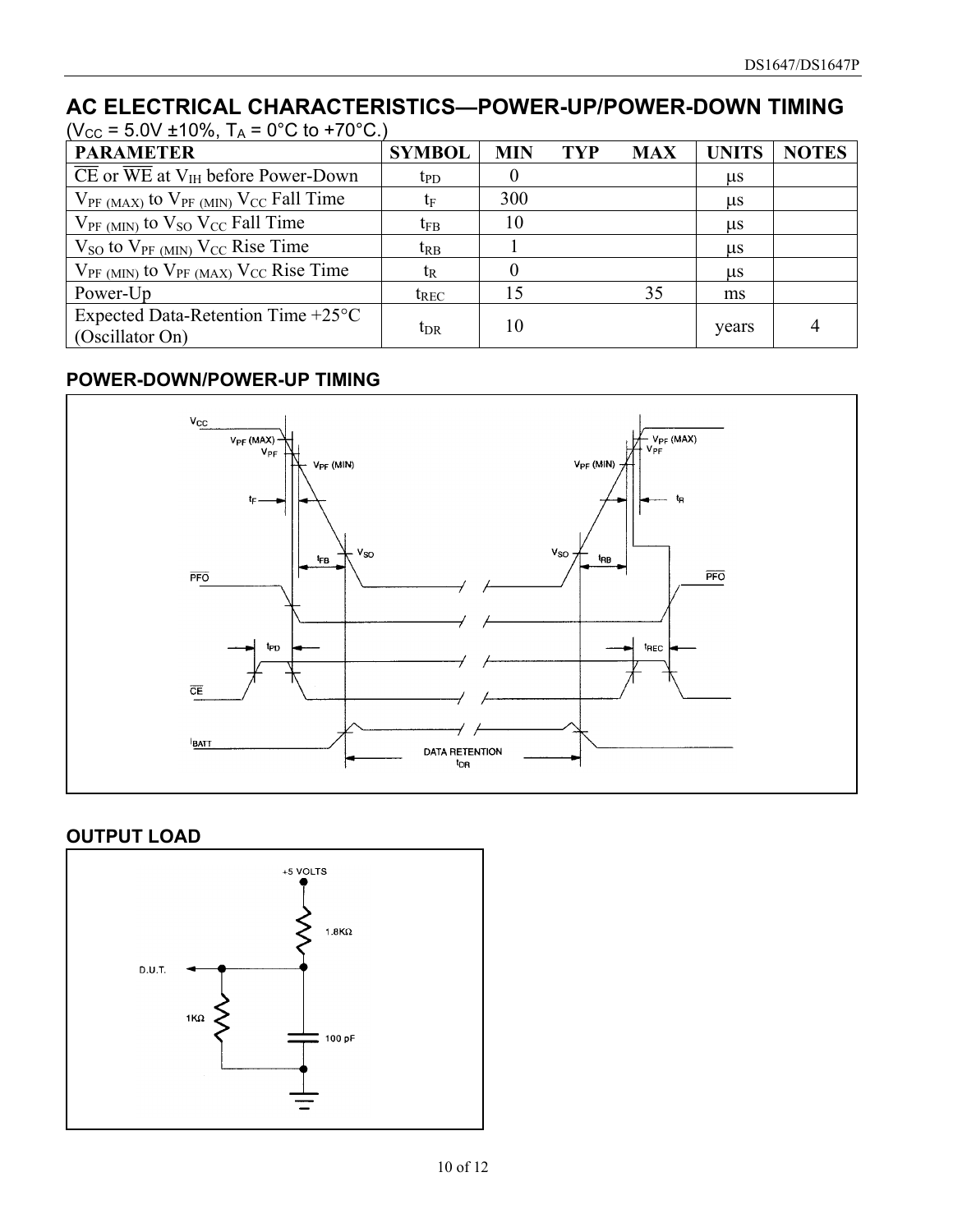## **AC TEST CONDITIONS**

Output Load: 50pF + 1TTL Gate Input Levels: 0 to 3V Timing Measurement Reference Levels: Input: 1.5V Output: 1.5V Input Pulse Rise and Fall Times: 5ns

## **NOTES:**

- 1) All voltages are referenced to ground.
- 2) Typical values are at  $+25^{\circ}$ C and nominal supplies.
- 3) Outputs are open.
- 4) Each DS1647 has a built-in switch that disconnects the lithium source until  $V_{CC}$  is first applied by the user. The expected t<sub>DR</sub> is defined for DIP modules as a cumulative time in the absence of  $V_{CC}$  starting from the time power is first applied by the user.
- 5)  $t_{\text{AHI}}$ ,  $t_{\text{DHI}}$  are measured from  $\overline{\text{WE}}$  going high.
- 6)  $t_{\text{A}H2}$ ,  $t_{\text{D}H2}$  are measured from  $\overline{\text{CE}}$  going high.
- 7) RTC Encapsulated DIP Modules (EDIP) can be successfully processed through conventional wavesoldering techniques as long as temperatures as long as temperature exposure to the lithium energy source contained within does not exceed +85°C. Post-solder cleaning with water washing techniques is acceptable, provided that ultrasonic vibration is not used. See the PowerCap package drawing for details regarding the PowerCap package.

## **PACKAGE INFORMATION**

For the latest package outline information and land patterns, go to **[www.maxim-ic.com/packages](http://www.maxim-ic.com/packages)**. Note that a "+", "#", or "-" in the package code indicates RoHS status only. Package drawings may show a different suffix character, but the drawing pertains to the package regardless of RoHS status.

| <b>PACKAGE TYPE</b> | <b>PACKAGE CODE</b> | <b>OUTLINE NO.</b> | <b>LAND</b><br>PATTERN NO. |
|---------------------|---------------------|--------------------|----------------------------|
| 32 EDIP             | $MDT32+4$           | 21-0245            |                            |
| 34 PCAP             | $PC2+1$             | 21-0246            |                            |